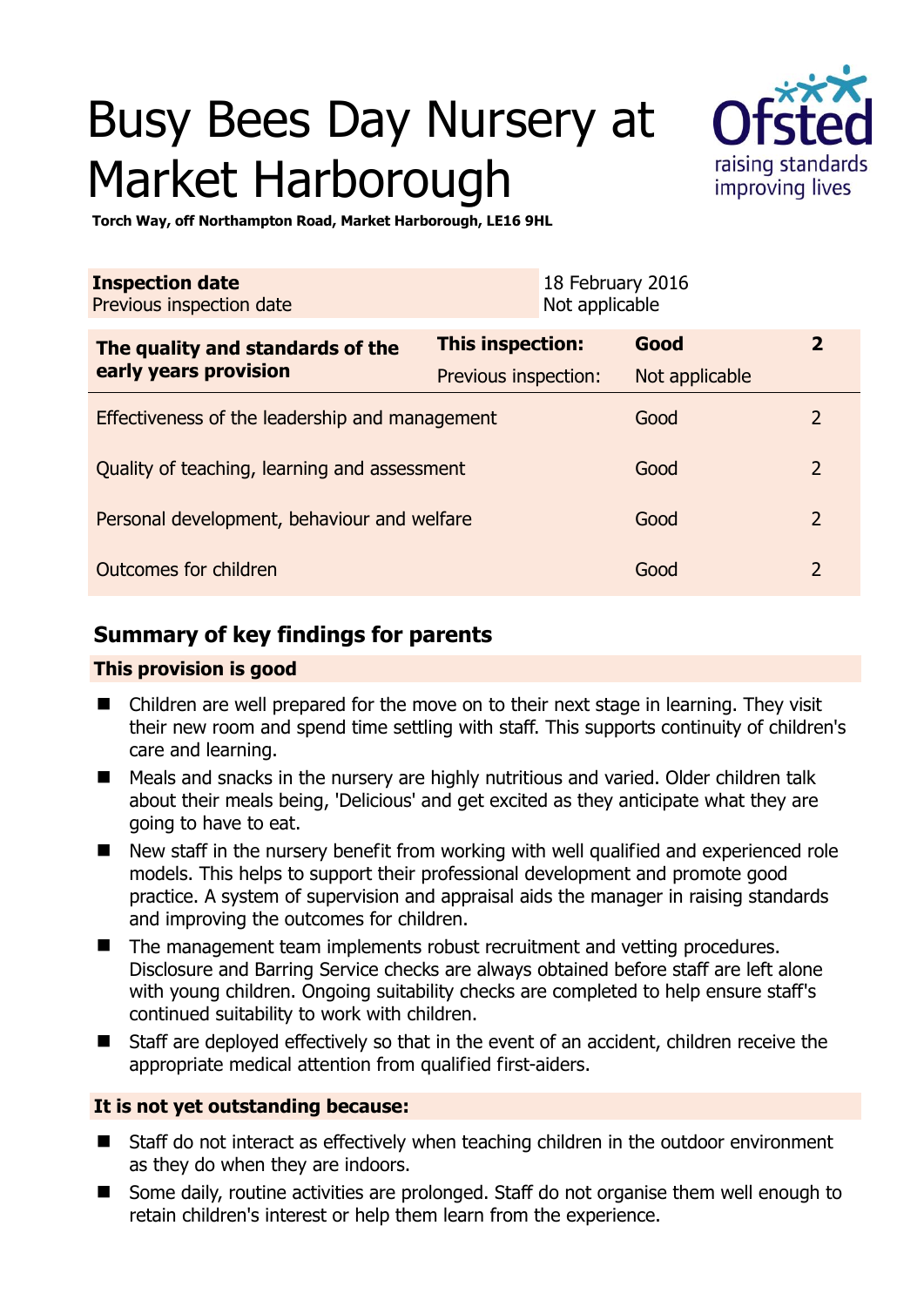## **What the setting needs to do to improve further**

#### **To further improve the quality of the early years provision the provider should:**

- $\blacksquare$  enhance the quality of teaching when supporting learning activities in the outdoor environment so that all children, including those who prefer to learn outside, are provided with rich learning experiences
- review how routine, daily activities are organised to provide more effective learning opportunities for children.

#### **Inspection activities**

- The inspector observed the quality of teaching during activities indoors and outdoors and assessed the impact this has on children's learning.
- The inspector completed a joint observation with the nursery manager.
- The inspector held a meeting with the nursery manager and provider. She looked at relevant documentation, such as the nursery's self-evaluation and evidence of the suitability of staff working in the nursery.
- The inspector spoke to a small selection of parents during the inspection and took account of their views.
- The inspector looked at the process for identifying, recording and reporting accidents. She looked at evidence of staff's first-aid qualifications and how staff are deployed.

#### **Inspector**

Tracy Hopkins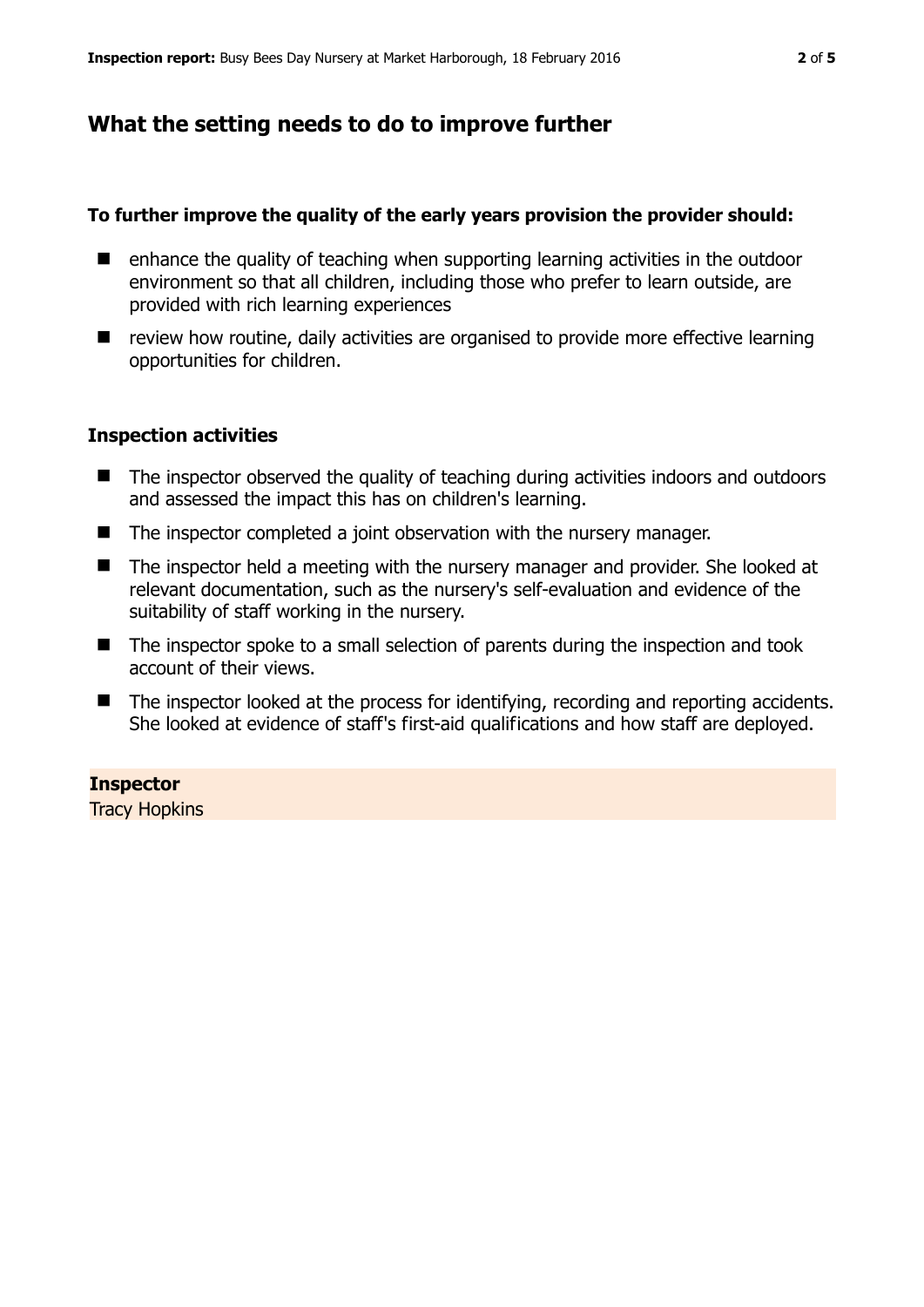## **Inspection findings**

#### **Effectiveness of the leadership and management is good**

Arrangements for safeguarding are effective. Staff have a strong knowledge of child protection procedures. They successfully implement a detailed range of written policies, procedures and risk assessments which helps to protect children's welfare. Staff attend regular, targeted training to support their professional development and enhance their knowledge. As a result, children benefit from improved learning experiences delivered by highly qualified and experienced staff. Leaders and managers are organised and enthusiastic. The manager is aware of the importance of continuing to make improvements. Self-evaluation is precise and informs the nursery's priorities for improvement. The educational programmes provided for children are monitored continuously. Any gaps in their learning are quickly identified and early intervention is put into place. Consequently, children make good progress.

#### **Quality of teaching, learning and assessment is good**

Staff use the knowledge they have built of children through their regular observations and assessments to plan a variety of effective learning experiences. Teaching in the nursery is good overall. Staff play alongside the children, they ask purposeful questions and engage in deep conversations to extend their learning. Toddlers explore a tray of cornflour and water. They mix it together with their hands and excitably show staff as it runs through their fingers. Children's communication and language are supported well. Staff use descriptive language to enhance their growing vocabulary. Staff in the pre-school room are creative in the way they tell stories. They capture the children's attention and join in with popular rhymes. Successful strategies engage parents to share in their children's learning at nursery and at home.

#### **Personal development, behaviour and welfare are good**

Children are happy and show that they are eager to learn. All rooms are bright and stimulating, displaying children's own work and giving them a real sense of belonging. Babies are very well supported to engage in playing and exploring. They show curiosity when investigating the sand and water, and delight in making splashes. They seek reassurance from the familiar staff and have fun together. Older children begin to accept the needs of others and negotiate problems themselves. This is because staff leave the children, where appropriate, to solve their own minor conflicts without adult intervention. Staff are polite and respectful role models. Good explanations about the importance of hanging up their coats help children understand ways to keep themselves and others safe.

#### **Outcomes for children are good**

All children make good progress in their learning and development. Babies and young children are supported well in their personal, social and emotional development. They have strong bonds with the staff and show they feel secure as they happily explore the environment. Older children are well prepared for their eventual move to school. Their early writing is developing well. They enjoy making patterns in the flour and talking about the marks they make.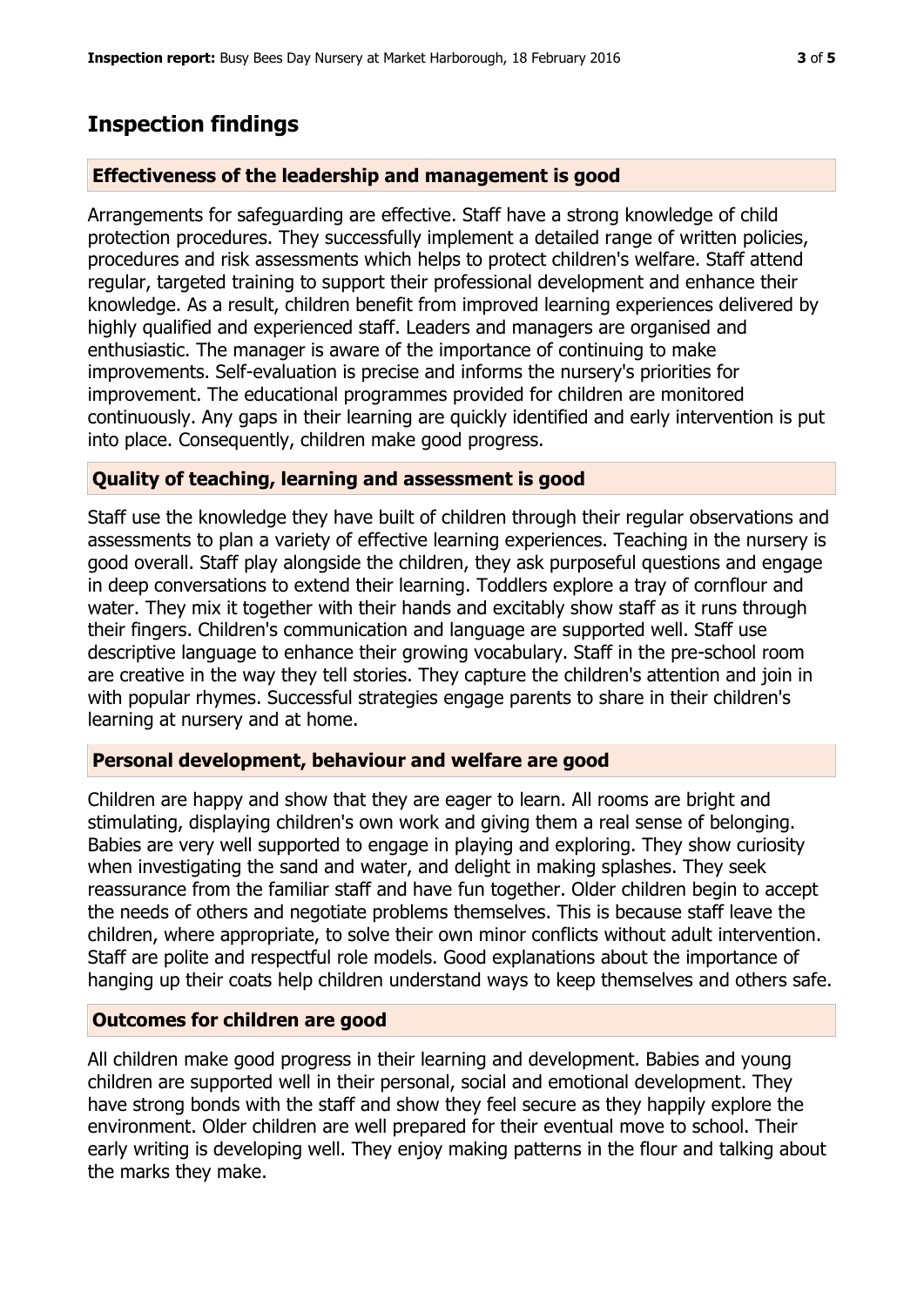## **Setting details**

| Unique reference number       | EY486944                                               |  |
|-------------------------------|--------------------------------------------------------|--|
| <b>Local authority</b>        | Leicestershire                                         |  |
| <b>Inspection number</b>      | 1039504                                                |  |
| <b>Type of provision</b>      | Full-time provision                                    |  |
| Day care type                 | Childcare - Non-Domestic                               |  |
| <b>Registers</b>              | Early Years Register, Compulsory Childcare<br>Register |  |
| <b>Age range of children</b>  | $0 - 5$                                                |  |
| <b>Total number of places</b> | 118                                                    |  |
| Number of children on roll    | 95                                                     |  |
| <b>Name of provider</b>       | <b>Busy Bees Nurseries Limited</b>                     |  |
| Date of previous inspection   | Not applicable                                         |  |
| <b>Telephone number</b>       | 01543 678530                                           |  |

Busy Bees Day Nursery at Market Harborough was registered in 2015. The nursery employs 25 members of childcare staff. Of these, 16 hold appropriate early years qualifications at level 3. The nursery opens from Monday to Friday, all year round. Sessions are from 7.30am until 6.30pm. The nursery provides funded early education for two-, three- and four-year-old children.

This inspection was carried out by Ofsted under sections 49 and 50 of the Childcare Act 2006 on the quality and standards of provision that is registered on the Early Years Register. The registered person must ensure that this provision complies with the statutory framework for children's learning, development and care, known as the Early Years Foundation Stage.

Any complaints about the inspection or the report should be made following the procedures set out in the guidance 'Complaints procedure: raising concerns and making complaints about Ofsted', which is available from Ofsted's website: www.gov.uk/government/organisations/ofsted. If you would like Ofsted to send you a copy of the guidance, please telephone 0300 123 4234, or email enquiries@ofsted.gov.uk.